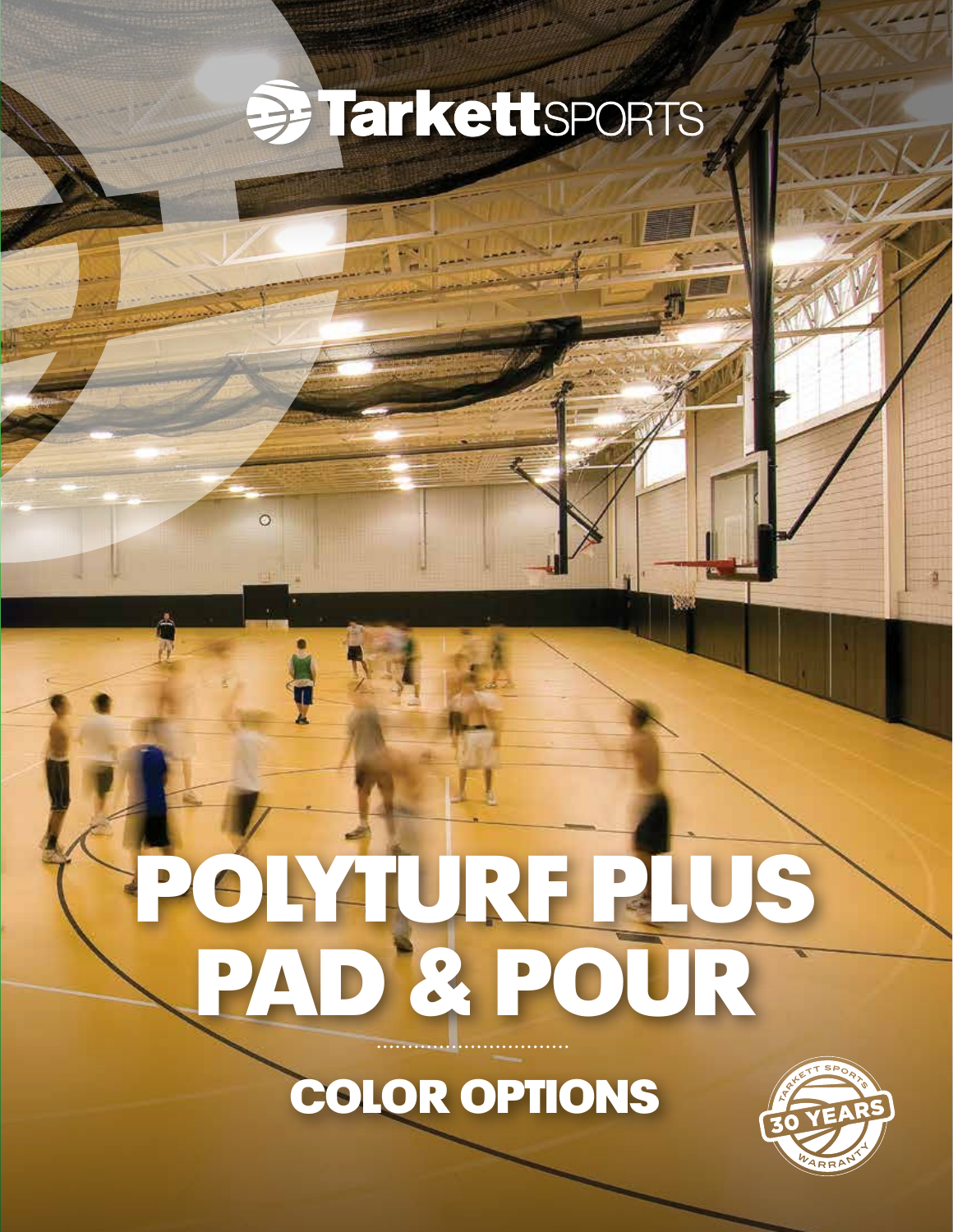

*This handout is used for illustrative purposes only and is not an accurate representation of the actual product. As such, its size, colors and materials may vary.*



#### COLOR OPTIONS